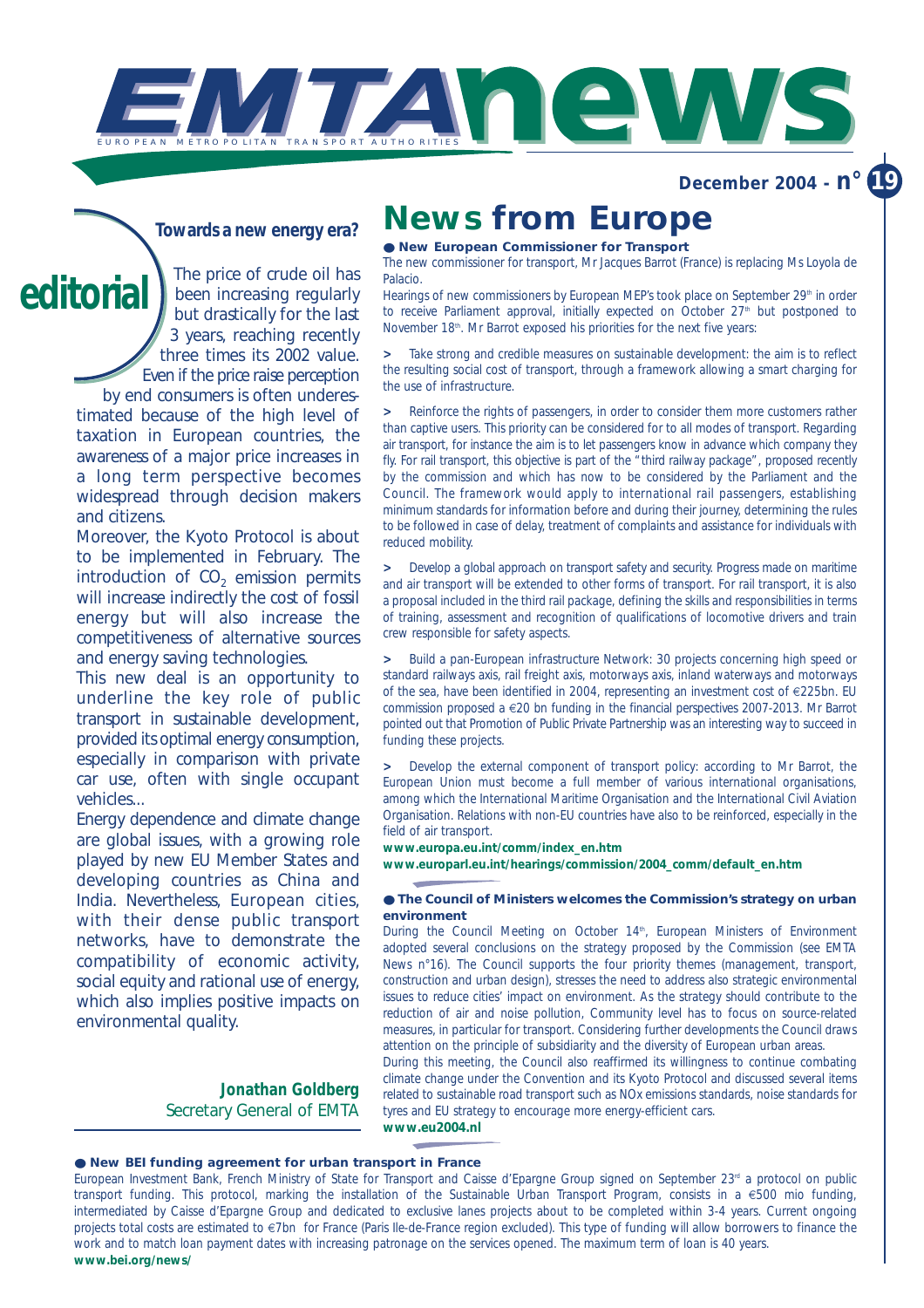● **European Union Sustainable Development Strategy to be updated**  In June 2001, the European Council at Göteborg discussed a strategy for Sustainable Development proposed by the European Commission: "A sustainable Europe for a better world: A European strategy for Sustainable Development". This strategy proposed measures to deal with important threats to our well being, such as climate change, poverty, and emerging health risks, which had been identified in a consultation paper in March 2001. In order to update this strategy, a public consultation took place this summer in order to evaluate the work achieved in various fields, among which transport and mobility, and to propose new actions to involve citizen and decision makers, to build on science and technology and to make EU policy more efficient. This consultation finished on October 31st and received 800 responses. A short statistical analysis is already available and the complete results will serve as input to the Commission's review of the EU Sustainable Development Strategy.

**www.europa.eu.int/comm/sustainable/**

### ● **Norway experiments competition in national rail services**

In April 2004, Norwegian Ministry of Transport opened to competition a 123 km rail service linking Oslo, the capital city to Gjovik. This profitable route carries 1.4 million passengers per year. The objectives of the government are to increase quality of service, to develop a more cost effective rail services and to increase the use of public transport. Over the four last years, public money spent in public transport increased by 30% without equivalent increase in quality of service. The National Transport Plan proposes stable grants to public transport for the next ten years. Introduction of competition should lead to a better service within this financial framework. Competition is planned to be introduced by packages. The second package will include the Bergen line and the Sørland line which are longer routes. The short list of bidders includes First (UK), Arriva (UK), Keolis (France), Connex (France), DSB (Danish railways) and NSB (Norwegian railways). The operator is expected to be designed in January 2005. **www.odin.dep.no/sd/norsk/bane/konkurranse/**

#### ● **First track for "LGV Est"**

On 19th October, the first track of the new East-European high speed line has been laid in France. This new track measures 300 kilometers and commercial trains will run at 320 km/h. However, the track design is compatible with a maximum commercial speed of 350 km/h. With 1200 meters laid every day, the line will be ready for operations in 2007. By this time, Strasbourg will be 2h20 away from Paris, Luxembourg 2h15, Frankfurt 3h45. The investment costs amount to €3.2 bn (1997 value) co-funded by SNCF (national railway company), RFF (rail infrastructure company), the European Union, Grand Duchy of Luxembourg, French State, 4 regions, 8 counties (départements), but also 5 districts and municipalities. A second

part of the project consists in 106 more kilometers for the high speed track. Works should start before 2010 for this second stage. **www.lgv-est.com/**

### ● **Towards integration of electronic ticketing in the Netherlands**

Five main Dutch operators are undertaking a huge e-ticketing integration project. To achieve this goal, the national Railway company (NS), local urban transport operators GVB for Amsterdam, HTM for the Hague and RET for Rotterdam and the national bus company Connexxion have established a company called TLS (Trans Link Systems) that is commissioned to initiate e-payment in buses, trams, metro cars and trains in The Netherlands. This new system will offer the customer a unique means of payment for all forms of public transport, allowing smoother and quicker transactions for all passengers (dwellers, tourists, foreign business travellers…) and all type of journeys: daily, incidental, reduced rate, travel with bicycle…

Through a tender procedure which started in 2002, TLS has selected the consortium "East-West" in 2003 to design and implement the e-ticketing system.

First uses of the system will take place in 2005 and could be implemented nation-wide if successful in 2006/2007. This new ticketing system would provide advantages (convenience, swiftness and safety) to 7 million dailytravellers that make up 90% of Dutch public transport users. **www.translink.nl**

## **News from the cities**

**ROME third metro line on the tracks** Rome has 2 projects of metro lines (C and D). The line C project consists in a 39 kilometers line with 42 stops, linking the north west (Tor di Quinto-Vigna Clara) and the south west (University Comprensorio of Tor Vergata) and also serving the historical city center. The first section of this line is about to be fully approved. The project which is 25 kilometers long and serves 30 stops, is planned to be in service in 2010 for a total investment cost of €2.900bn. Italian State will cover 70% of the cost for the first phase, the remaining costs will be borne by Lazio region and Rome municipality.

The trains will carry 1200 people of which 250 seated. The automation will lead to high commercial speed of 30 km/h combined with an excellent regularity, and a high frequency with a minimal interval of 90s, providing capacity of 40.000 passengers per hour.

Rome is also preparing to host next UITP congress in June (*see agenda*), providing an excellent opportunity to present the various initiatives in public transport and urban mobility: trolleys using batteries in historical protected zone, central area with restricted access and electronic monitoring, biggest European fleet of electric buses… **www.comune.roma.it/dipVII/traspub/ www.uitp.com/rome2005/**

### **GREECE steps up in public transport**

**>** After the success of Olympics, Greek national government announced further extensions of Athens' metro and the beginning of works for Thessaloniki's metro. Athens' metro is a 135 km network serving 45 stations, recently extended thanks to the games, which will grow by 23

kilometers - 12 stations by 2009 and by 20,8 more kilometers (16 more stations) by 2012. Government also announced on November 1<sup>st</sup> various measures to improve public transport and mobility in the metropolitan area:

- creating a €1 integrated ticket valid for 90 minutes on all networks and €0,70 ticket valid for 90 minutes on bus, trolley-bus and tram networks
- implementing traffic light priority for the tramway
- increasing the bus fleet size by 25% reaching 2,500 vehicles
- re-introducing 4,000 paying car places in city center and 2,000 for motorcycles

**>** Thessaloniki's metro first line consists in a 9.5 kilometer line serving 14 stations. The cost of this project is about €1bn. This long-term work started 10 years ago and has been postponed in 2003. The works should start in July 2005 and are expected to last six years.

### **www.oasa.gr** ● **www.oasth.gr**

**Transport for LONDON evaluates impacts of Jubilee Line Extension (JLE)** The findings are described in a report prepared by the Transport Studies Group of the University of Westminster for TfL and the Department for Transport.

The JLE has been initiated in order to improve the accessibility of the Docklands area and to overcome the capacity limits of the Docklands Light Railway (DLR). The line provides interchange facilities with all other Underground lines, the DLR and the national railway system. 24 trains of 6 carriages are scheduled in the peak hour (eastbound) providing capacity of 11.500 passengers per hour. In the future, with the ongoing development

of the Isle of Dogs, 6 more trains per hour with a seventh carriage could be scheduled, leading to a 46% increase of the capacity. The main findings in the report demonstrate that the JLE has delivered substantial benefits to London, both locally and regionally, including:

- Helping to maintain London's predominant financial position, by allowing further development of Canary Wharf (providing additional high quality, lower cost, internationally competitive office space);
- Enabling new development equating to some 45,800 jobs at Canary Wharf;
- Adding 1 million people within 60 minutes commuting distance of a typical JLE station;
- Saving at least 14.4 million hours in travel time in its first full year of operation.
- Increasing the proportion of commuters travelling to work by Underground in the Corridor.

**www.tfl.gov.uk/tfl/about/report-library/ jle/extensions.shtml**

### **MANCHESTER supports its Metrolink Project**

In July, the British Secretary of State for Transport announced that funding for a three-line expansion of Greater Manchester's light rail network, Metrolink, was "not approved" due to rising costs.

A major lobbying campaign was launched to get this decision reversed backed by Greater Manchester MPs and councillors, the business community, local people and the media.

In September, over 41,500 pledges of support were presented to the British Prime Minister at 10 Downing Street and this was followed by a mass lobby of Parliament in November.

A working party has been established to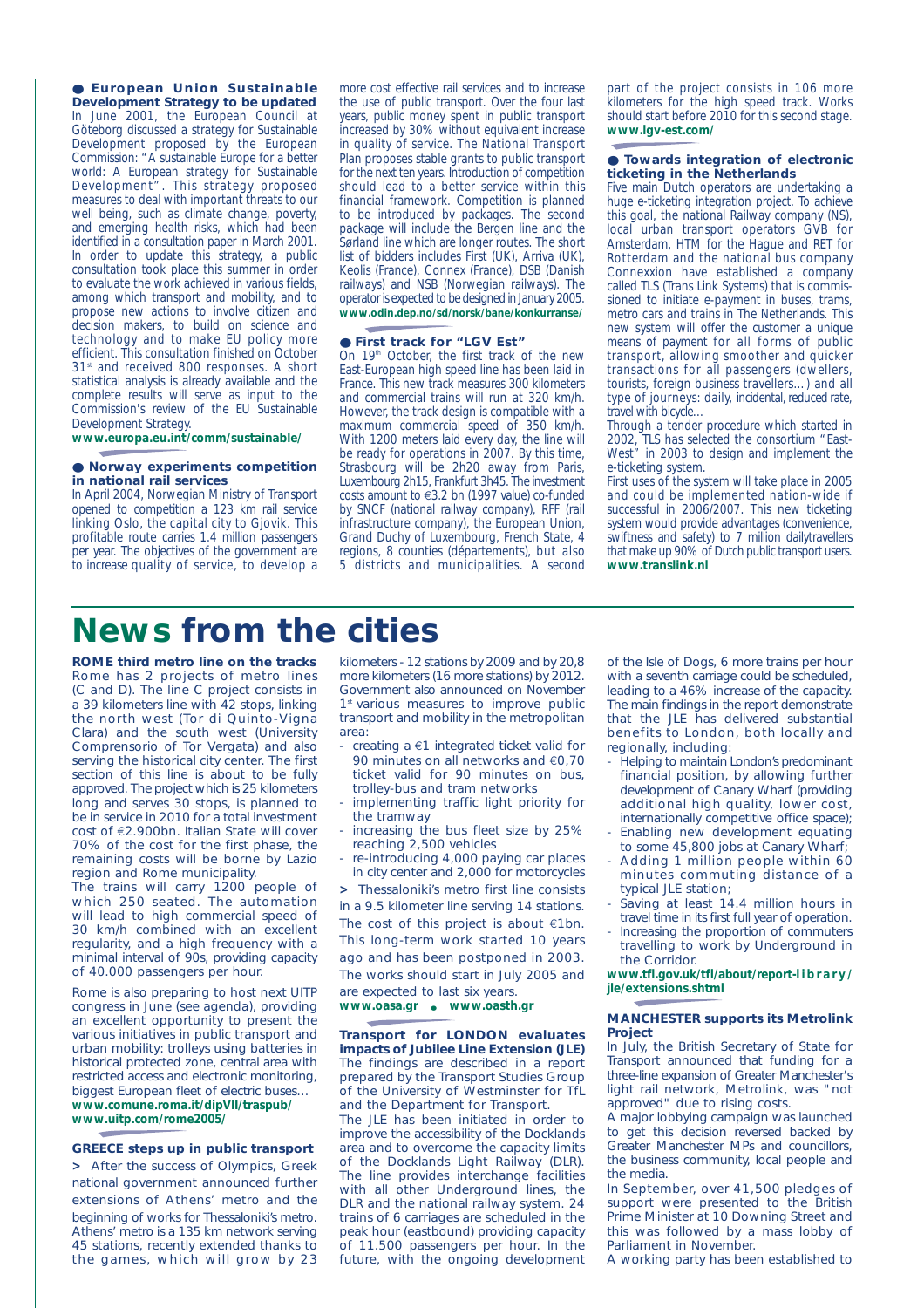look at detailed revised proposals for expanding Metrolink. The group is chaired by the UK Transport Minister and includes representatives from Greater Manchester Passenger Transport Authority and Executive, the Department for Transport and a Greater Manchester MP. It is hoped that a decision could be made before the end of the year. **www.gmpte.com**

### **Public transport and car sharing synergies in GENEVA**

The public transport operating company in Geneva has found an innovative solution for a better use of its fleet: off peak hours, light vehicles are made available to customers of Mobility, a car sharing company independent from public transport operators, offering 24h services in the whole country. Fares agreements had been proposed in order to develop synergies between use of public transport and car sharing. Even if vehicles characteristics don't exactly fit with Mobility requirements, mixed usage will provide a larger fleet for car sharing users and allow a more flexible fleet for public transport.

Geneva also purchased five buses with a double articulation also called "Megabus". They are offering an extra 35% capacity of 150 passengers (vs. 110 for articulated buses). This vehicle has 5 double doors and is 24.8 meters long. **www.etat-ge.ch/otc**

## **Light rail works have started in NICE**

Nice has been for a long time the largest French city without metro or light rail infrastructure, since the end of its tramway, sixty years ago. A tramway scheme has been designed and the main road works started in September. The scheme consists of three lines. The first line serves mainly the city itself, providing new transport facilities to more than one third of its inhabitants. This 8.7 kilometres route will be in service in 2006, with a 4.5 km extension planned for 2010. The second line is a 16 km project planned for 2010. However, huge traffic congestion requires short term solutions and an exclusive bus lane will be built on a first 9.9 kilometres section by 2005. The third line is a 6 km long term project planned for 2015.

The cost of this project amounts to €333 million for the first section of line 1 and the exclusive bus lane for line 2, funded by the central government (about 15%), the regional council, the département (8-10% each) and the main part by the municipality.

**www.tramway-nice.org**

## **Agenda**

- **8th Europe rail's executive summit** 26-27 January 2005 - Berlin, Germany **www.rail-world.com**
- **International forum for urban decision makers Global City forum** 6-8 March 2005 – Cannes, France **www.globalcityforum.com**
- **Mobility & city transport exhibition 56th UITP Congress** 5-9th June 2005 – Rome, Italy **www.uitp.com/rome2005**
- **15th EMTA General meeting** 21-22 April 2005 – Amsterdam, the **Netherlands www.emta.com**
- **2nd UITP International conference supported by ECMT Financing public transport** 16-18 February 2005 – Barcelona, Spain **www.uitp.com/barcelona2005**

# **News from companies**

### ● **Rail reform in Belgium on January 2005**

SNCB, the Belgian national rail company is about to be split on January  $1<sup>st</sup>$  2005 in order to comply with the European Directive 2001/12/CE (first rail package). The new structure which has been approved by the federal government in March will be constituted by SNCB-Holding which will own both Infrabel, in charge of rail infrastructure, and SNCB, the operating company. All these companies will have a public status and self governing boards. All 38,000 employees will be depending from the holding, but will work directly for Infrabel (14,000 people) and SNCB (20,000 people).

Investment in rail transport in Belgium will be €1.6bn per year for 2004-2007 period, with an objective of 25% raise in patronage and consolidation of modal share for freight activities. The investment in rolling stock, stations, safety and security, information, rail infrastructure and high speed tracks will be funded by the federal government. **www.sncb.be**

### ● **Arriva expands in Germany and in Denmark**

The British transport services company announced in September the 100% acquisition of Wulff Bus A/S for £10.3 million (€15.5 million). Wulff operates city and regional bus services in Jutland. (continental part of the country). Arriva, which also operates two rail franchises, has currently a 33% market share in the Jutland and a 40% market share in the Greater Copenhagen Area.

Arriva also announced in September the purchasing of 77% of Regentalbahn (RBG) a regional railway company in Bavaria. RBG operates rail services on a 600km long network, in connection with Czech Republic and Switzerland. With 80 trains, RBG traffic reaches 11 million train kilometers.

The Land of Bavaria, owner of the network infrastructure, has decided to transfer the property of the rolling stock through a tendering procedure. Arriva won this bid representing €63 million. However, the Land of Bavaria imposed to keep the structure of the company until 2010.

Arriva had a turnover of €2.6 bn in 2003 and its operating profit on international activities shot up by 41% during the first semester of 2004.

### **www.arriva.co.uk**

● **Towards a new organisation for Austrian national railway company** 

ÖBB is about to be converted in a holding, that will head up four independent operating Anonymous Companies in charge of the following activities: passengers transport, freight transport, traffic management, network building and upgrading. One objective pursued by this major reform is to bring public subsidies at a level of €4.1bn by 2010: they amount to  $\in$  4.4 bn currently and are expected to reach €5.1 bn in 2010 without reform. The reform will allow high levels of investments in the infrastructure with more than €1bn per year.

### **www.bmvit.gv.at**

# **News from other continents**

### ● **Beijing aims at gold medal in public transport**

Beijing, host city of the next Olympic Games is reshaping its transports in order to contain car traffic expansion and to reach a very high ranking in the international competition. The number of cars (about 2 million today) is expected to near double by 2008. At the same pace, modal share of public transport and bicycle is threatened with fall-off. The offer in road connections is very large, with five concentric rings, a sixth under construction and a seventh planned, and conversely, the offer in public transport is rather poor: the bus services hardly cope with the strong demand and with traffic congestion and there are only three metro lines measuring about 100 kilometers in this 15 million inhabitants city.

The target for 2008 is to build 148 kilometers of new rail transport: 3 subway lines (measuring 30, 32 and 27 kilometers), a 6km Olympic line to serve events venues, a urban light rail and an express rail connection between Dongzhimen and Beijing Capital International Airport. Journeys made by public transport are then expected to reach 10% of the trips.

Beijing has to invest €1bn per year to succeed in these projects, but further than Olympics, the capital city will meet huge mobility issues in the coming decades.